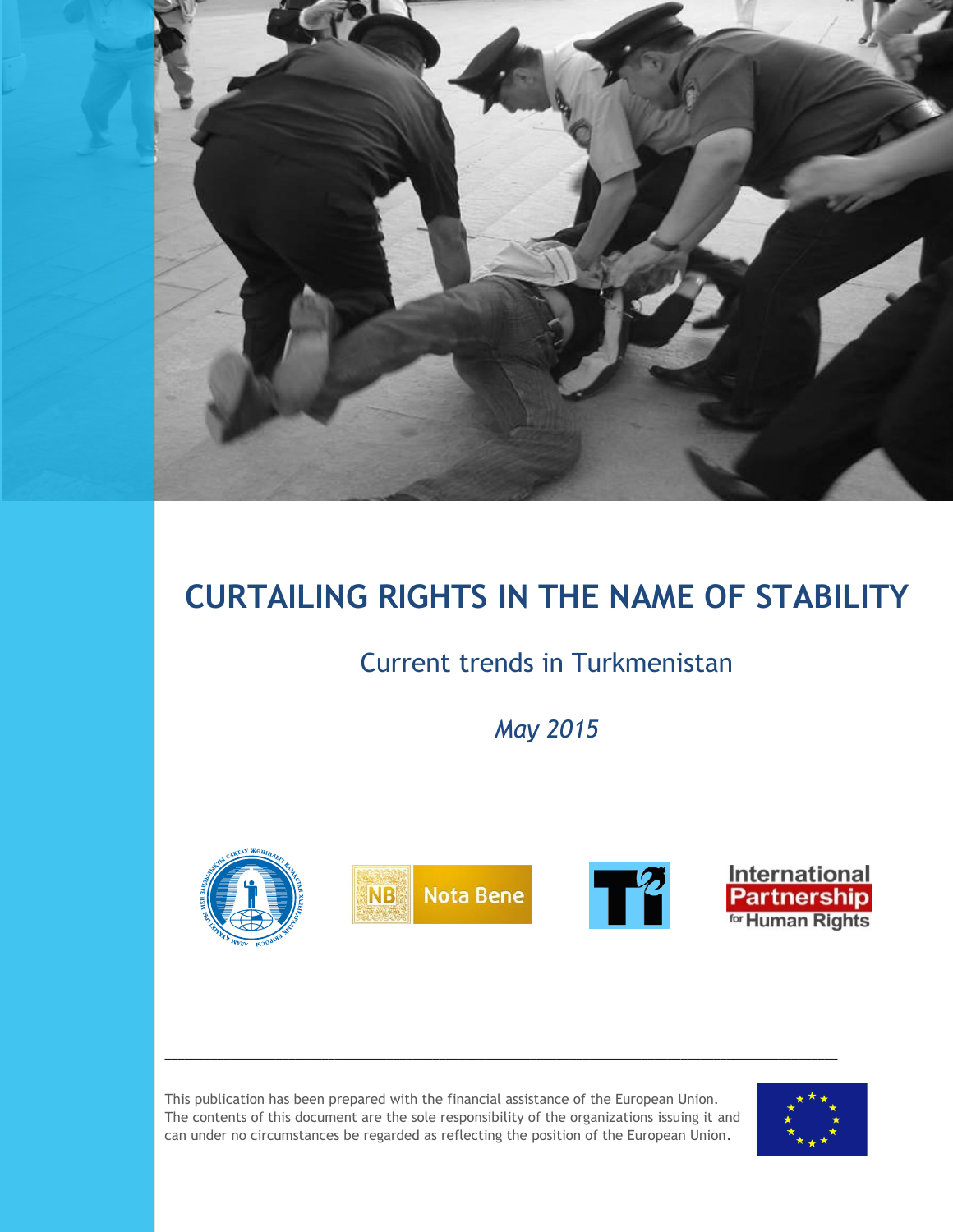This is an excerpt on Turkmenistan from a briefing paper on fundamental rights in Kazakhstan, Tajikistan and Turkmenistan prepared by Kazakhstan International Bureau for Human Rights and Rule of Law (KIBHR), Nota Bene (Tajikistan), Turkmen Initiative for Human Rights (TIHR, based in exile in Austria) and International Partnership for Human Rights (IPHR, Belgium) within the framework of a joint project. It is based on the findings of monitoring conducted by TIHR in April 2014 to April 2015 and provides an overview of major concerns regarding freedom of expression and the media; freedom of association and assembly; as well as access to justice, non-discrimination and the protection of vulnerable groups in Turkmenistan. IPHR has compiled the joint briefing paper.

\*\*\*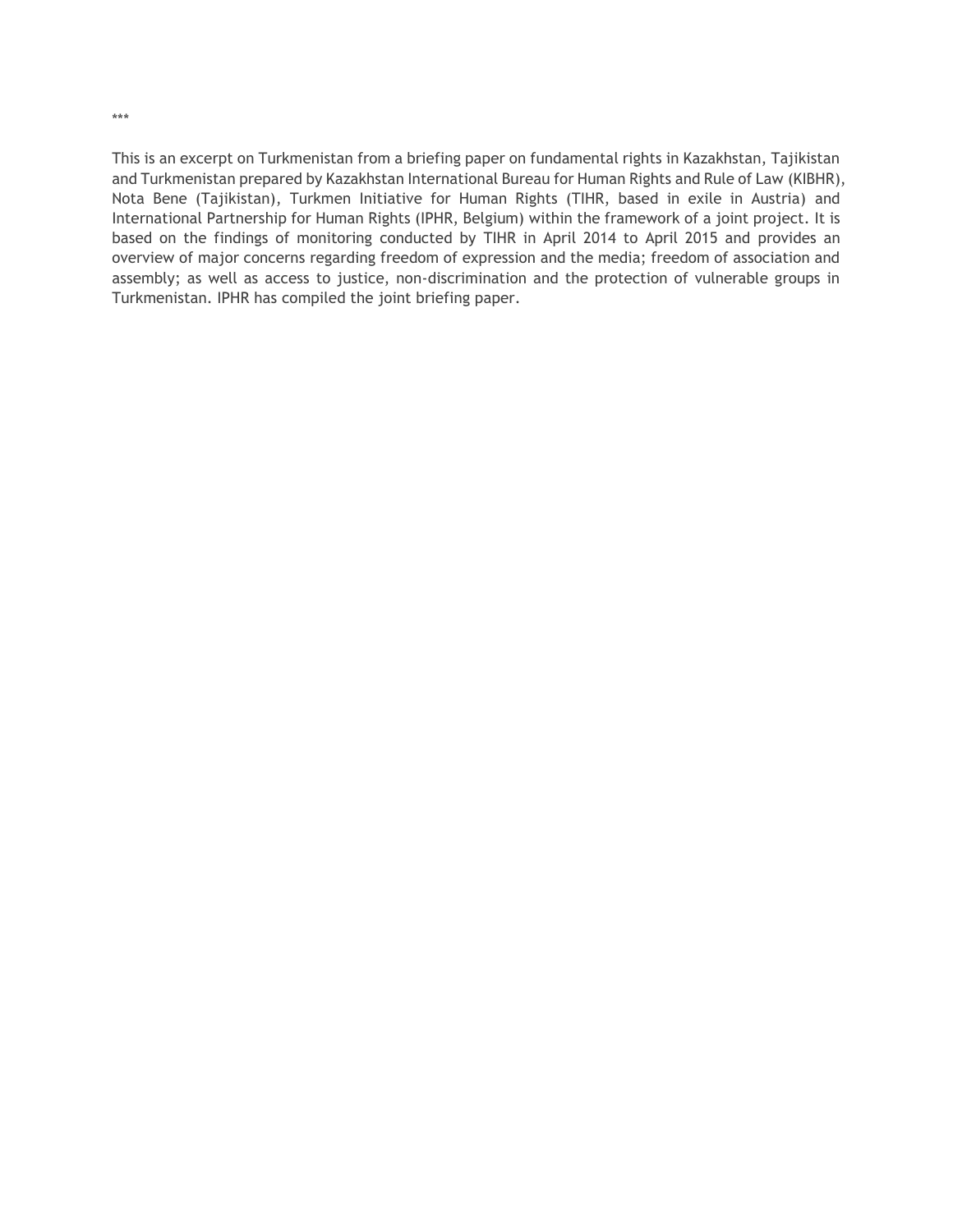## Turkmenistan

### Brief overview of the general situation

All elections held in Turkmenistan, including the 2012 elections where current President Gurbanguly Berdymukhammedov was re-elected with a reported 97% of the vote, have been fundamentally undemocratic and un-free. The OSCE Office for Democratic Institutions and Human Rights has refrained from deploying full-fledged election monitoring missions due to the lack of any competition. 1

Last year the president initiated a reform process said to be aimed at bringing the Constitution into line with international standards, and recently a number of new, more liberally worded laws concerning the exercise of fundamental rights have been adopted. However, these laws have not translated into corresponding improvements in practice and are unlikely to do so in the absence of wide-ranging reforms to open up space for free expression and political and civic participation.

Currently the human rights situation in the country remains deplorable. As previously, the presidential administration controls all branches of power. There is no functioning political opposition, although two new political parties have emerged as formal competitors to the presidential party, and well-known opponents are either in exile or in prison. Media are strictly controlled by the state, the civil society climate is highly repressive, and all who publicly criticize authorities are at risk of persecution.

A personality cult has increasingly been promoted around President Berdymukhammedov, featuring elements similar to that of notorious late President Saparmurat Niyazov. Among others, he has assumed the title of "The Protector" of the nation, erected statutes and portraits of himself across the country, and mobilized students and other residents for mass events aimed at praising his regime.

Corruption is endemic in the country and citizens continue to be subjected to arbitrary and unlawful measures taken by authorities, with little access to justice or remedy. Women, children, minorities, migrants and other vulnerable groups remain at particular risk of human rights violations.

## Freedom of expression and the media

#### *Tight control of media and restrictions on access to information*

A **first ever Media Law** entered into force in Turkmenistan in January 2013. This law contains welcome provisions that safeguard freedom of the media and prohibit censorship and unlawful interference in the activities of media. However, these provisions stand in **stark contrast to the current restrictive media environment** in the country.

There are **no independent media**, and state media are **tightly controlled by the authorities** and used as means of ideological propaganda. The authorities interfere with and dictate editorial policies, and chief editors and other top media officials are appointed and dismissed by the president. The import of foreign newspapers is restricted.<sup>2</sup> Programs broadcast on national TV channels are closely screened and while foreign channels are accessible via private satellite dishes, arbitrary campaigns by authorities to dismantle satellite dishes has restricted access to this source of information. As reported by TIHR, efforts to remove satellite dishes, as well as air conditioners and other elements argued to spoil the appearance of buildings have been reinforced ahead of the Asian Indoor and Martial Art Games due to take place in Ashgabat in 2017.<sup>3</sup>

The authorities continue efforts **to cover up information** about events that risk showing those in power in a bad light and giving rise to popular discontent, such as accidents, the outbreak of epidemical diseases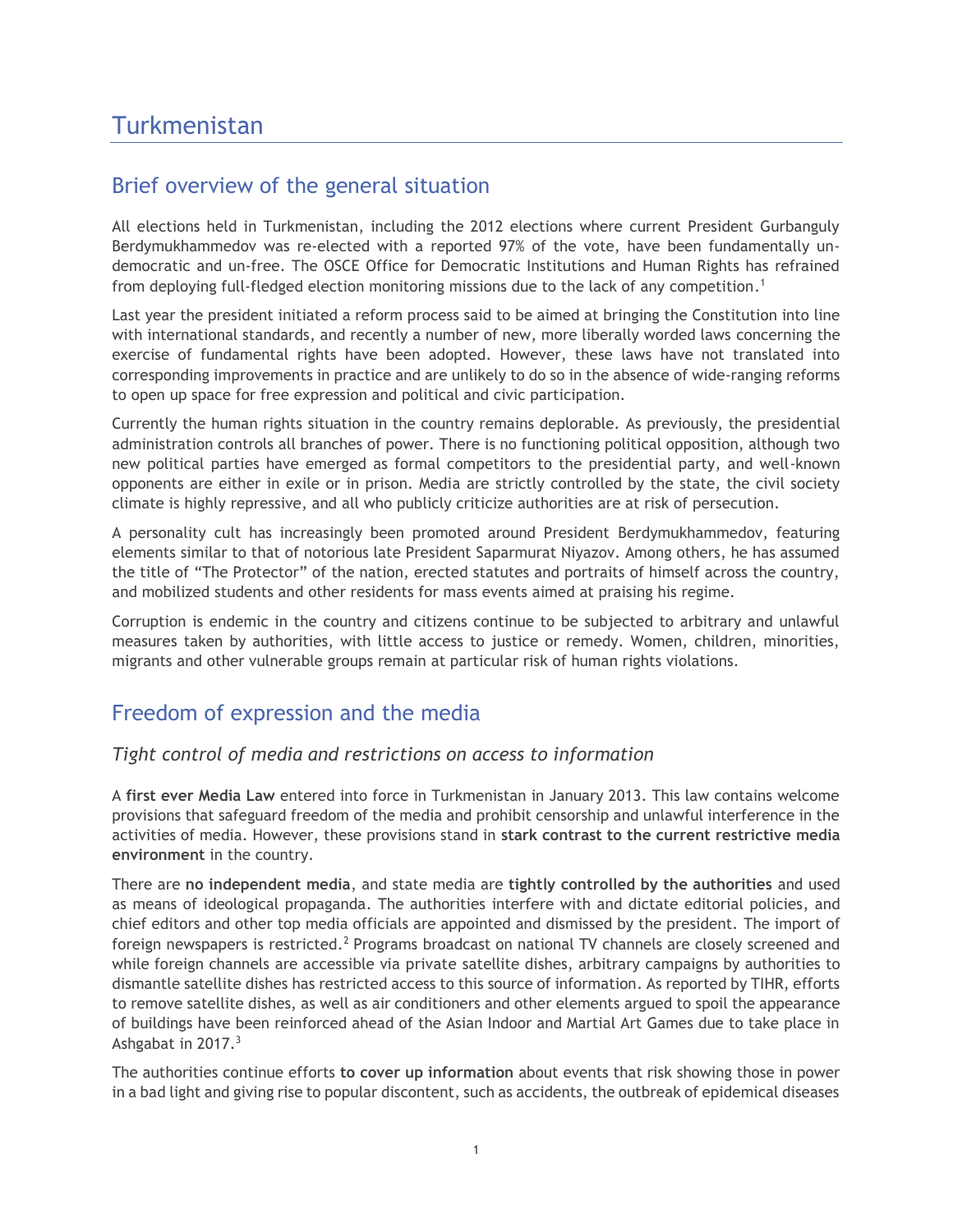and similar. To this end, media have been prohibited from reporting on such events and eye witnesses intimidated and photos and video footage confiscated. Such steps were taken, among others, in connection with a deadly traffic accident involving a presidential security car in October 2014.<sup>4</sup>

In a long-standing, questionable practice, employees at state institutions are obliged to subscribe to unpopular state-own periodicals in their field of work and to pay for such subcriptions themselves.<sup>5</sup>

#### *Internet censorship*

The **internet** is still available only to some 10% of the population<sup>6</sup> and remains heavily controlled. **Foreign websites** that publish independent and critical information about developments in Turkmenistan **are blocked** and foreign social media sites are often inaccessible except through proxy servers. Access to downloadable communication applications such as WhatsApp has also been restricted. The costs for private internet access remains prohibitive. The MTS provider, which is the only competitor to the staterun provider, has reported facing obstruction from the authorities in offering more attractive services to customers. It was only able to launch a 3G network in October 2014, four years after the state provider.

A **new law on internet regulation** adopted at the end of 2014 sets out that the government will take measures to **promote internet access**, ensure fair competition in the field of internet services and boost internet infrastructure. However, at the same time, it provides for **undue restrictions on access to online content**. Among others, it prohibits the dissemination of information that is considered slanderous or "rejects family values". It also states that internet-regulating bodies may cooperate with public associations "whose activities are aimed at detecting illegal information in the internet." While welcoming that the law lays grounds for better access, the OSCE Representative on Freedom of the Media has expressed concern about its restrictive provisions.<sup>7</sup>

## Freedom of association and assembly

#### *New legislation regulating freedom of association and assembly*

A new Law on Public Associations was adopted in May 2014, and a first Law on Assemblies was signed by the president earlier this year and will enter into force as of July. While the efforts to develop legislation in these areas are welcome as such, the new laws are weakened by basic restrictions and are not likely to result in any real progress unless systematic measures are taken to promote conditions for civic participation outside of strict government controls.

The **new Law on Public Associations** grants citizens the right to establish and join public associations of their choice and prohibits state interference in the activities of associations. However, **major provisions remain problematic**, such as a requirement of compulsory registration of associations, strict registration rules for national-level organizations, provisions granting authorities wide and largely unfettered powers to oversee the activities and funding of associations and broad grounds for closing down organizations.

The **new Law on Assemblies**, which is long overdue, allows individuals and lawfully registered organizations to carry out pickets, rallies and other public gatherings if local authorities are informed well in advance and the venue for holding these events is agreed. At the same time, it **grants local authorities wide discretion to refuse to agree to assemblies**. Protests are prohibited near e.g. government buildings, hospitals, schools and public transportation and in other places where so decided and, as a rule, assemblies should be held in venues that will be specifically designated for this purpose. As seen in other countries in the region, such venues are typically in remote and unsuitable locations. Under the law, only one-person pickets can be held without informing authorities.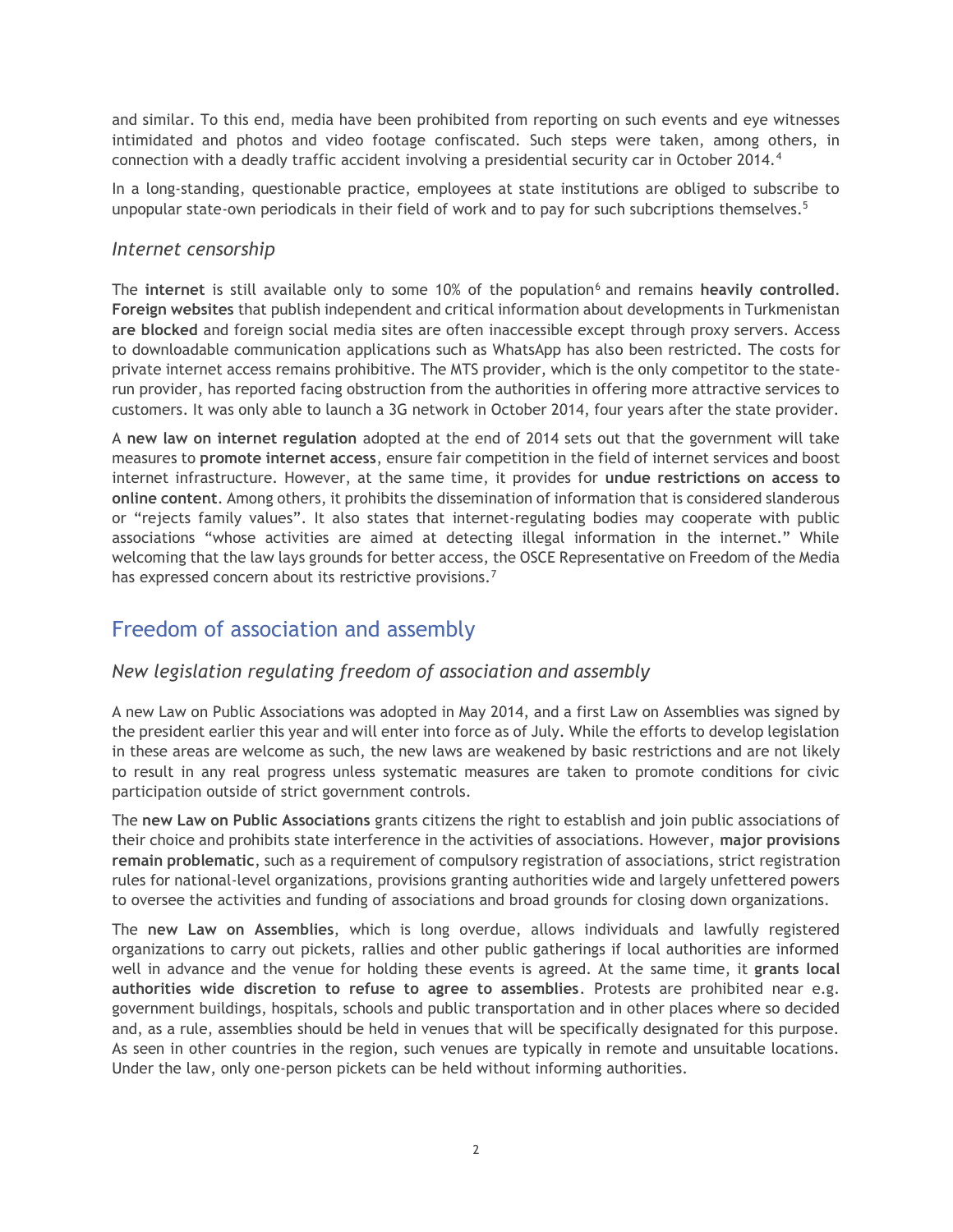#### *Repressive civil society environment*

In practice, **the civil society environment in Turkmenistan remains highly repressive**. The authorities continue to **promote government-controlled organizations** in place of independent groups and civil society groups addressing human rights and other sensitive issues can only operate underground or in exile. The few local journalists who contribute to foreign media, civil society activists, the family members of exiled dissident voices and others who dare to openly challenge official policies in Turkmenistan remain highly **vulnerable to intimidation and harassment**. (See also the section on "access to justice" for information on unfair and politically motivated trials).

Earlier this year, law enforcement authorities made an apparent attempt to unlawfully confiscate the apartment of ethnic Kazakh community leader Bisengul Begdesenov, $8$  who was pardoned in 2012 after being given a nine-year suspended prison sentence on what was believed to be politically motivated charges in 2011. In December 2014, Radio *Azatlyk* correspondent Soltan Achilova was detained and questioned by police when taking photos of people waiting in line at a food market in Ashgabat.<sup>9</sup> The same month another journalist who had contributed to foreign media, Gulshen Ashirova, was killed together with her son and cleaning lady under unclear circumstances, but the investigation into this case did not appear to consider a possible link to her professional activities.<sup>10</sup> In another example illustrating how dangerous any public criticism is, sculptor Klychmurad Yarmamedov was expelled from the state Turkmen Academy of Arts after speaking up about the poor quality of art in the country.<sup>11</sup>

Austria-based TIHR has also repeatedly been subjected to pressure, including cyber attacks and retaliatory measures targeting family members back in Turkmenistan. Last year, TIHR head Farid Tuhkbatullin's brother Ruslan was prevented from flying from Turkmenistan to Turkey to meet him.

**Public assemblies are a rare occurrence** in Turkmenistan because of the lack of awareness among citizens of their rights and the overhanging threat of reprisals for any criticism of official policies. Recently, however, TIHR has reported about an **increasing number of incidents where citizens have carried out spontaneous protests** in response to the removal of air conditioners from their apartment buildings, demolitions of their houses and other issues directly affecting their everyday lives. This development appears to have troubled authorities, which view any expression of discontent as a threat. Attempts have also been made by law enforcement officials to track down and warn the instigators of such protests. Against that background, there are reasons to fear that the new Law on Assemblies may be used to deem spontaneous, peaceful gatherings unlawful and to intimidate and harass the initiators and participants.<sup>12</sup>

#### *No genuine political pluralism*

A first-ever **Law on Political Parties** adopted in 2012 created a legal basis for a multi-party system. Following this, two more political parties have been established aside the pre-existing presidential Democratic Party of Turkmenistan -- the Party of Industrialists and Entrepreneurs in August 2012 and the Agrarian Party in September 2014. However, the process of creating these new parties has been carried out under the auspices of the presidential administration, and **the new parties do not represent any independent platforms**. The OSCE Office of Democratic Institutions and Human Rights concluded that the participation in the December 2013 parliamentary elections of the Party of Industrialists and Entrepreneurs was "no substitute for a genuinely pluralistic environment which would provide for the functioning of a political opposition to the incumbent authorities."13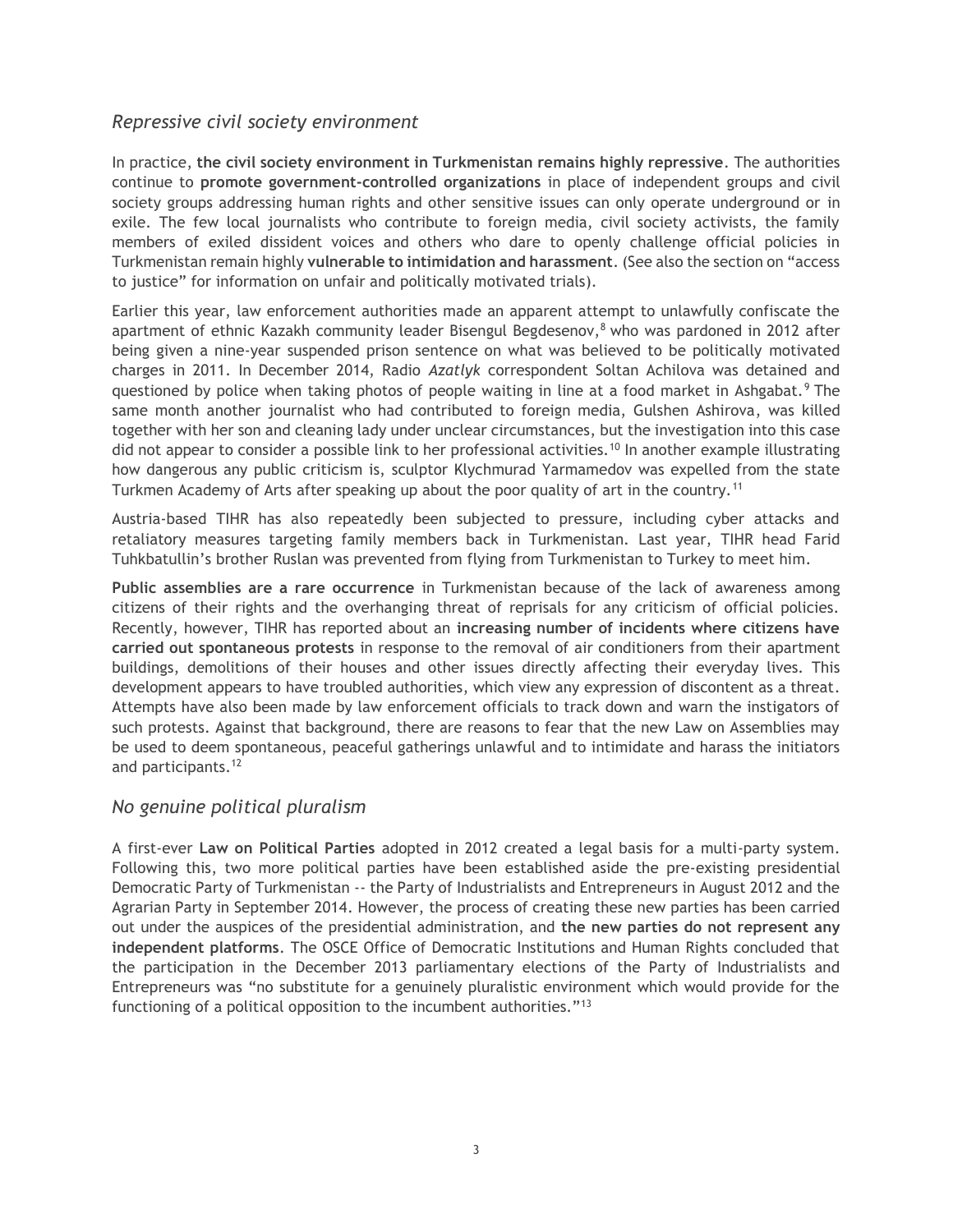## Access to justice, non-discrimination and the protection of vulnerable groups

#### *Non-transparent justice system and widespread corruption*

As previously, the **justice system in Turkmenistan lacks independence and transparency**, and unknown numbers of individuals continue to serve prison sentences on politically motivated charges. The secrecy surrounding trials and imprisonments makes it impossible to determine the exact number of such prisoners. However, dozens of individuals convicted in flawed and politically motivated trials are known to have **disappeared in prison**, including individuals convicted in sham trials after the alleged assassination attempt on late President Saparmurat Niyazov in 2002. The UN Human Rights Committee has called on the authorities of Turkmenistan to put an end to the practice of incommunicado detention and imprisonment, to make known the whereabouts of those convicted for allegedly attempting to assassinate the former president and to grant them access to their lawyers and family members.<sup>14</sup>

Nepotism and corruption shown no signs of abating in Turkmenistan. In Transparency International's annual Corruption Perceptions Index published in December 2014 Turkmenistan was again ranked as **one of the world's most corrupt countries** (place 169 of 175).<sup>15</sup> As documented by TIHR, corrupt practices are widespread within different state structures and institutions, and residents are required to pay bribes for ensuring basic services, ranging from getting through a traffic control to securing employment, business licenses or school enrolment. TIHR has also repeatedly reported about **arbitrary and unlawful measures taken by law enforcement and other officials** who abuse their positions for personal gain or implement orders by superiors in a rigid and heavy-handed way. Residents have little recourse to remedy given the lack of an independent judiciary in the country.

#### *Shortcomings in the protection of the rights of the child*

TIHR's monitoring shows that the authorities have **failed to bring about substantial improvements in education and other key areas of the rights of the child** since President Berdymuhammedov took power in 2007.<sup>16</sup> A number of education reforms have been initiated and the length of compulsory education increased to 12 years. However, **more comprehensive and systematic reforms are needed to reverse the degradation of the education system** that took place during previous President Niyazov and to improve the quality of education. Lack of well-trained teachers and textbooks remain major problems. The education system is also still characterized by an ideological orientation. Teaching of the infamous *Rukhnama* authored by the previous president has been replaced with classes in writings of the current president, and students continue to be mass mobilized for holiday parades and other events aimed at demonstrating the well-being of the nation and praising its leader.

**Children from ethnic minority groups have been denied the opportunity to study in their own languages** due to the closure of schools and cutbacks in instruction in minority languages. While instruction in Russian has continued in selected classes in larger cities, the number of such classes has continued to decline.<sup>17</sup>

When examining the situation in Turkmenistan in January 2015, the UN Committee on the Rights of the Child expressed concern, among others, about the lack of data to measure progress in the field of education, the continued practice of mass mobilization of students for various festive events and discriminatory practices towards children belonging to national minorities. It further called on the authorities to conduct a comprehensive assessment of the resources needed for guaranteeing children's rights, establish mechanisms to monitor and evaluate the efficacy and adequacy of the distribution of resources allocated for this purpose, and to take immediate measures to combat corruption.18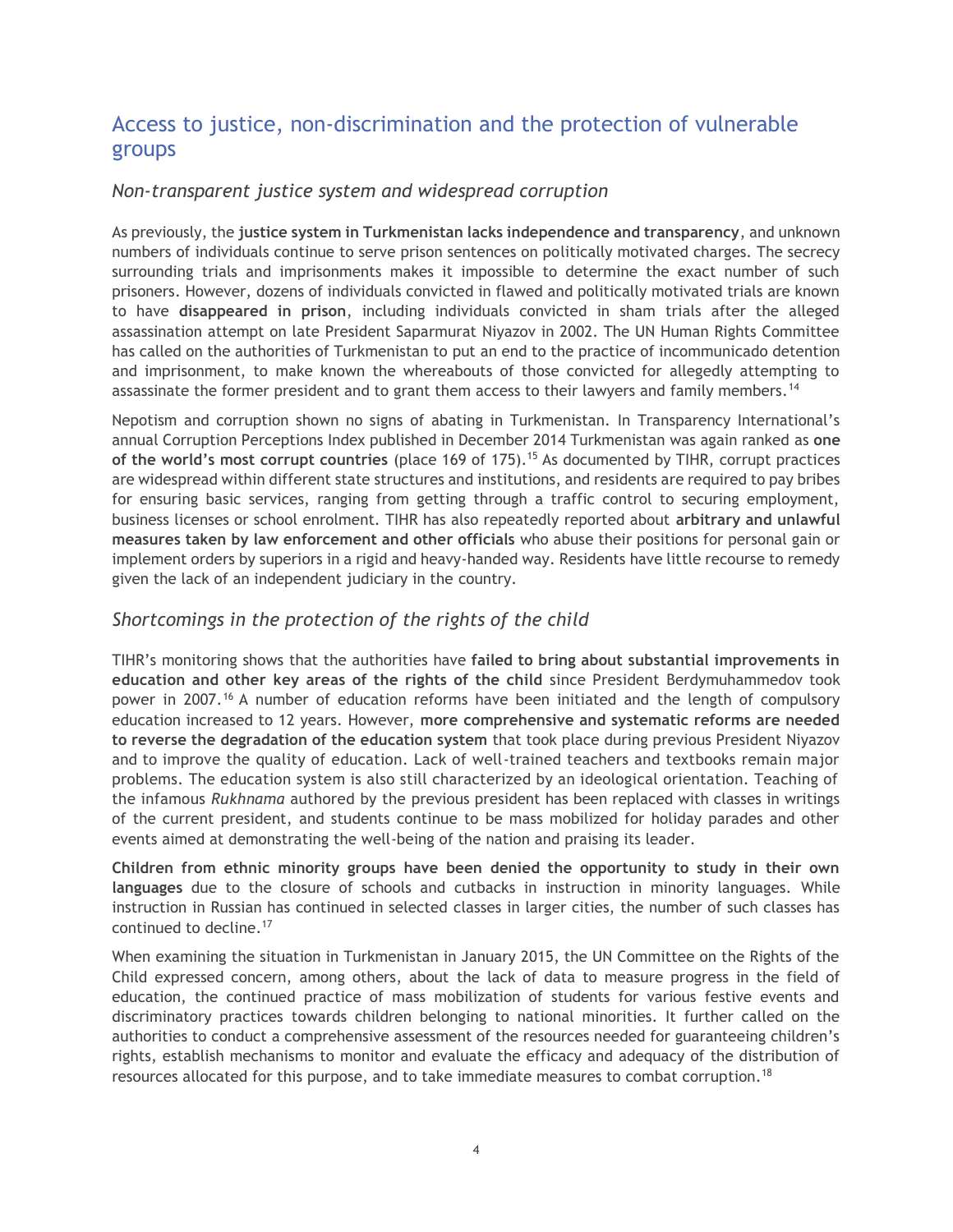#### *Harassment and discrimination of ethnic and religious minorities*

There are also concerns about continued **practices of discrimination against ethnic minority members**  in other areas than education, as well as the **difficulties** experienced by some ethnic minority families **in legalizing their status** despite long-term residency in the country. As a result of this, they experience problems e.g. with respect to gaining employment, enrolling children in school and exiting the country.<sup>19</sup> **Dual Turkmen-Russian citizens** have for years been **subjected to pressure** to renounce their Russian citizenship in order to obtain new biometric Turkmen passports that are compulsory as of 2013. With a Turkmenistan-Russia agreement on dual citizenship expiring in mid-May 2015, TIHR has reported about a growing number of dual citizens leaving the country.<sup>20</sup>

In a persistent pattern, religious minority communities face **problems in gaining registration** and are subjected to **raids on their meetings and other intimidation**. <sup>21</sup> As reported by TIHR, recent antiterrorism efforts have entailed measures directed at so-called non-traditional Islamic groups, whose popularity has increased. Information received by the organization gives rise to concern that mass arrests carried out in this context since February 2015 may also have **targeted individuals merely for peacefully exercising their beliefs** outside strict state controls and for **planning to hold a rally** in the city of Tejen to protest food price hikes, unemployment and other socio-economic problems.<sup>22</sup>

#### *Concerns about evictions and repressive measures taken to promote "morality"*

Another vulnerable group are families who are evicted from their homes due to government construction projects, or crackdowns on construction deemed "illegal". As reported by TIHR, evictions are often carried out at short notice, and **many evicted families have not been granted adequate compensation or appropriate, alternative accommodation**. In some cases, families have been forced to stay in makeshift facilities for extended periods of time after being evicted.<sup>23</sup>

TIHR has learned about an increasing number of evictions in connection with construction projects related to the 2017 Asian Games. This spring authorities have, among others, demolished holiday cottages on the outskirts of Ashgabat without providing the owners with compensation.  $24$  These demolitions have affected people who have come to the capital in search of jobs and who have resided with their families in such cottages on an ongoing basis due to the lower rental level, in spite of the often substandard conditions. <sup>25</sup> TIHR has also reported about difficulties faced by internal labour migrants in obtaining required residency registration in Ashgabat and harassment by law enforcement officials.

In the recent period, Turkmen authorities have **intensified efforts to enforce "moral standards" and "traditional values"** among especially young people, giving rise to concerns about repression under this pretext. Among others, as reported by TIHR, young couples have been warned by police not to hold hands or hug in public under the threat of detention or other repercussions and school girls have been subjected to humiliating medical checks in the name of combating "immoral" sexual practices (understood as premarital sex). Parents of school children have reportedly been required to sign pledges to bring up their children "to comply with the tradition, customs and culture of the Turkmen nation",<sup>26</sup> and government officials have carried out inspections to track down possible "inappropriate" content on the cell phones of students.<sup>27</sup>

Although prohibited, **polygamy is practiced** in Turkmenistan, especially in rural areas where such marriages are conducted according to the Islamic *nikah* tradition. The reasons for the prevalence of this practice include, among others, high unemployment and lack of access to vocational and higher education among girls and women, and a decreasing male population due to migration and other factors. While TIHR is not aware of any cases where men entering into polygamous marriages have been brought to justice, numerous so-called "second wives" have been convicted for prostitution-related offenses.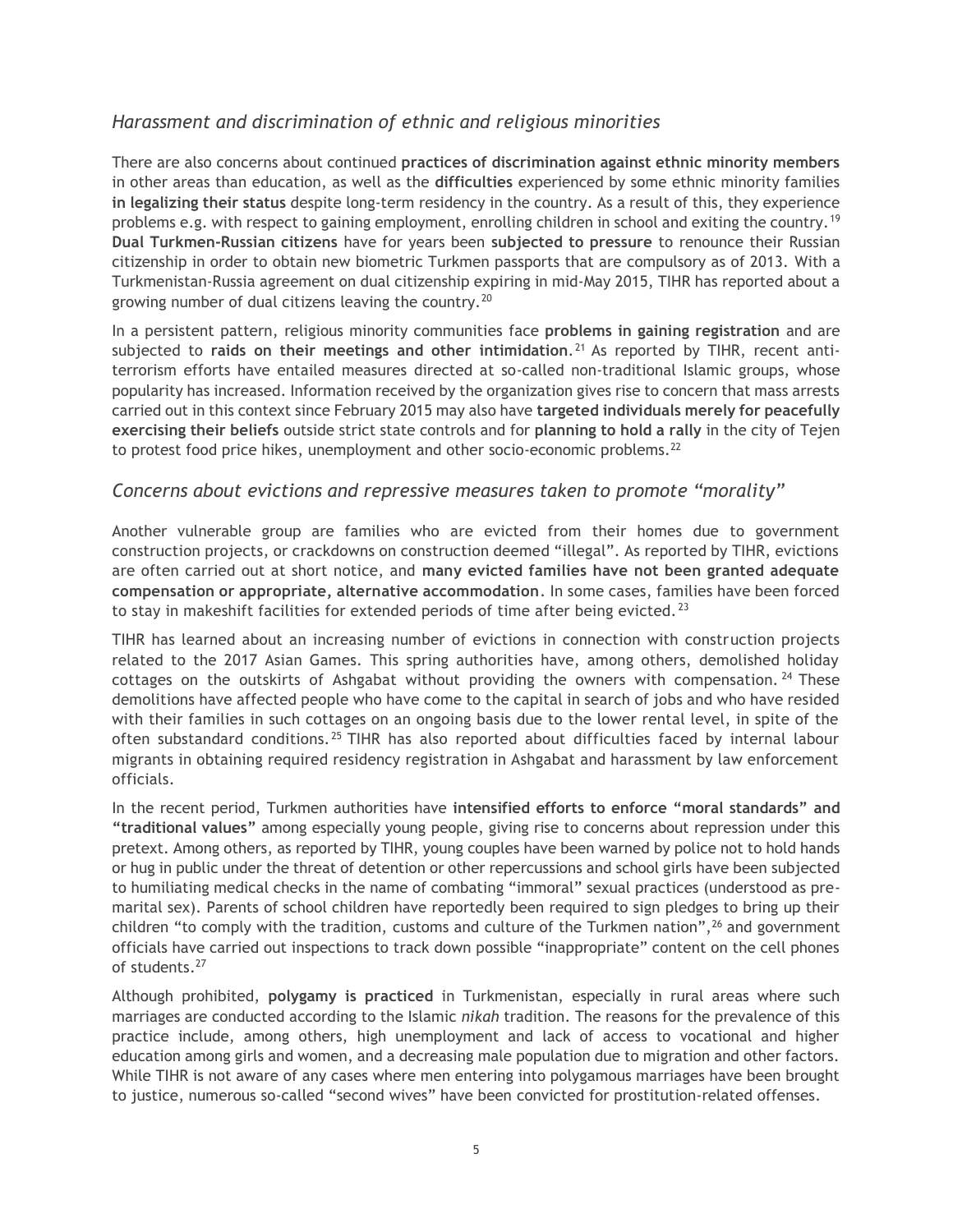## Recommendations

### *Freedom of expression and the media*

The authorities of Turkmenistan should:

- In accordance with the basic principles laid down in the 2013 Media Law, take concrete measures to put an end to media censorship, promote the growth of privately owned media and ensure that media can operate freely and without interference.
- Stop restricting access to foreign sources of information, including by dismantling satellite dishes of residents, and refrain from covering up information on issues of public concern.
- In accordance with the new law on internet regulation, take systematic measures to promote internet access and availability, and refrain from censoring, blocking or restricting the use of the internet in ways that are contrary to international freedom of expression standards.

#### *Freedom of association and assembly*

The authorities of Turkmenistan should:

- Request that independent, international experts review the Law on Public Associations and the Law on Assemblies in light of Turkmenistan's international human rights obligations and amend this legislation in full accordance with the ensuing recommendations.
- Commit to elaborating an action plan for implementing systematic reforms to open up space for civic participation and the expression of alternative views in the country and seek cooperation from international organizations, human rights bodies and NGOs for this purpose.
- Abolish the prohibition on unregistered NGO activities and ensure that independent NGOs that so wish may obtain legal status in a fair and transparent process and carry out their activities without undue interference by authorities.
- Allow peaceful, spontaneous protests to take place without repercussions for the organizers and participants and welcome such protests as an opportunity to obtain information on concerns held by citizens that ought to be addressed by authorities.
- Put an end to the persecution of independent journalists, civil society activists and others who openly address problems in the country, including exiled activists and their family members in Turkmenistan.
- Ensure that the Law on Political Parties is implemented in a way that allows political parties independent from current state structures to obtain registration and operate freely in the country.

#### *Access to justice, non-discrimination and the protection of vulnerable groups*

The authorities of Turkmenistan should:

 As called for by the Human Rights Committee, take all necessary measures to safeguard the independence of the judiciary, and ensure that the country's courts are not used to punish individuals for politically motivated purposes. Immediately release all individuals who are imprisoned on such grounds and disclose the faith of those who have disappeared in prison.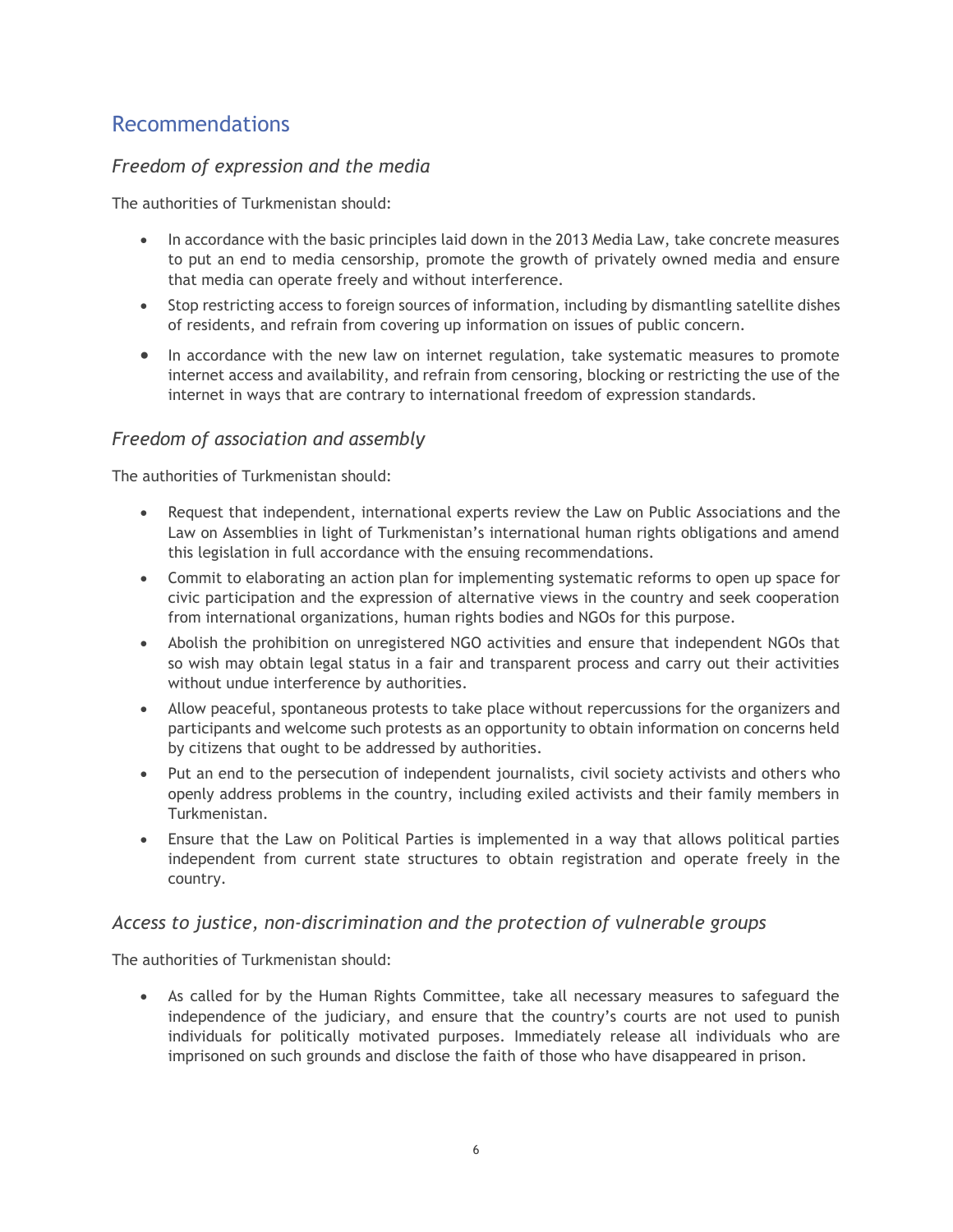- Acknowledge the serious level of corruption in the country and take robust measures to combat such practices, including by investigating corruption allegations and bringing perpetrators to justice.
- Take concrete steps to implement the recommendations made by the UN Child Rights Committee and publicly report on action taken to this end. Also, carry out systematic reforms to improve the quality of education and reverse its ideological orientation, and safeguard the right of ethnic minority children to obtain instruction in their own languages.
- Put an end to harassment and discrimination of ethnic and religious minorities, and ensure that members of such groups can peacefully exercise their fundamental rights without hindrance.
- Carry out any evictions in full accordance with due process requirements and grant those affected appropriate, alternative accommodation or other adequate compensation.
- Refrain from arbitrary measures infringing the integrity and rights of citizens in the name of enhancing moral standards, and take effective measures to address the root causes of polygamy instead of prosecuting women in such marriages for prostitution-related offenses.

<sup>3</sup> TIHR, "Remove everything! Ashgabat to host Asian Games", 24 February 2014, at http://www.chrono-

- <sup>5</sup> TIHR, "Compulsory subscription to Turkmen periodicals", 22 April 2015, at http://www.chrono-
- tm.org/en/2015/04/compulsory-subscription-to-turkmen-periodicals/

http://www.itu.int/ITU-D/ict/statistics/index.html

<sup>8</sup> TIHR, "Persecution of Turkmenistan's Kazakh community leader persists," 13 February 2015, at http://www.chrono-

tm.org/en/2015/02/persecution-of-turkmenistans-kazakh-community-leader-persists/

 $10$  TIHR, "Новые подробности убийства туркменской журналистки", 5 January 2015, at http://www.chrono-

<sup>1</sup> Most recently, the ODIHR deemed that the deployment of an election observation mission to monitor the December 2013 parliamentary elections would not be of "added value". See Needs Assessment Mission Report at l

http://www.osce.org/odihr/elections/turkmenistan/104831?download=true

<sup>&</sup>lt;sup>2</sup> There are some exceptions, e.g. the Russian school in Ashgabat may subscribe to foreign publications.

tm.org/en/2015/02/remove-everything-ashgabat-to-host-asian-games/

<sup>4</sup> For more information, see TIHR, "Officials to be held responsible for children's deaths," 5 November 2014, at

http://www.chrono-tm.org/en/2014/11/officials-to-be-held-responsible-for-childrens-deaths/

<sup>6</sup> According to the latest available statistics from the International Telecommunication Union, available at

<sup>7</sup> "New Internet law in Turkmenistan lays grounds for better access, but comes with undue restrictions Mijatović says ", 9 January 2015, at http://www.osce.org/fom/133701

<sup>9</sup> RFE/RL, "Journalist Questioned In Turkmenistan Over Fresh Meat Story," 17 December 2014, at

http://www.rferl.org/content/qishloq-ovozi-turkmenistan-fresh-meat-journalists-harassed/26749459.html

tm.org/2015/01/novyie-podrobnosti-ubiystva-turkmenskoy-zhurnalistki/

<sup>11</sup> TIHR, "Honorary Member of the Russian Academy of Arts expelled from Turkmenistan's Academy of Arts", 16 May 2014, at http://www.chrono-tm.org/en/2014/05/honorary-member-of-the-russian-academy-of-arts-expelled-from-turkmenistansacademy-of-arts/

 $12$  On this issue, see also comments made by TIHR Chairman Farid Tukhbatullin in article by Deutsche Welle, "Туркмения: разрешение на митинги усложнит их проведение" from 13 March 2015, available at: http://www.dw.de

<sup>13</sup> OSCE/ODIHR Needs Assessment Mission Report, http://www.osce.org/odihr/elections/turkmenistan/104831

<sup>&</sup>lt;sup>14</sup> Par. 10 of Concluding Observations of the Human Rights Committee on the initial report submitted by Turkmenistan under the International Covenant on Civil and Political Rights, March 2012.

<sup>15</sup> Transparency International, Corruptions Perceptions Index 2014, at http://www.transparency.org/cpi2014/results

<sup>&</sup>lt;sup>16</sup> See TIHR and IPHR, "Turkmenistan's child rights record under UN scrutiny", 12 January 2015, at

http://www.iphronline.org/turkmenistans-child-rights-record-under-un-scrutiny-20140112.html

<sup>&</sup>lt;sup>17</sup> See TIHR, "The use of Russian language in education to be reduced in Turkmenistan", 2 July 2014, at http://www.chronotm.org/en/2014/07/the-use-of-russian-language-in-education-to-be-reduced-in-turkmenistan/

<sup>&</sup>lt;sup>18</sup> UN Committee on the Rights of the Child, Concluding observations on the combined second to fourth periodic reports of Turkmenistan, adopted on 30 January 2015.